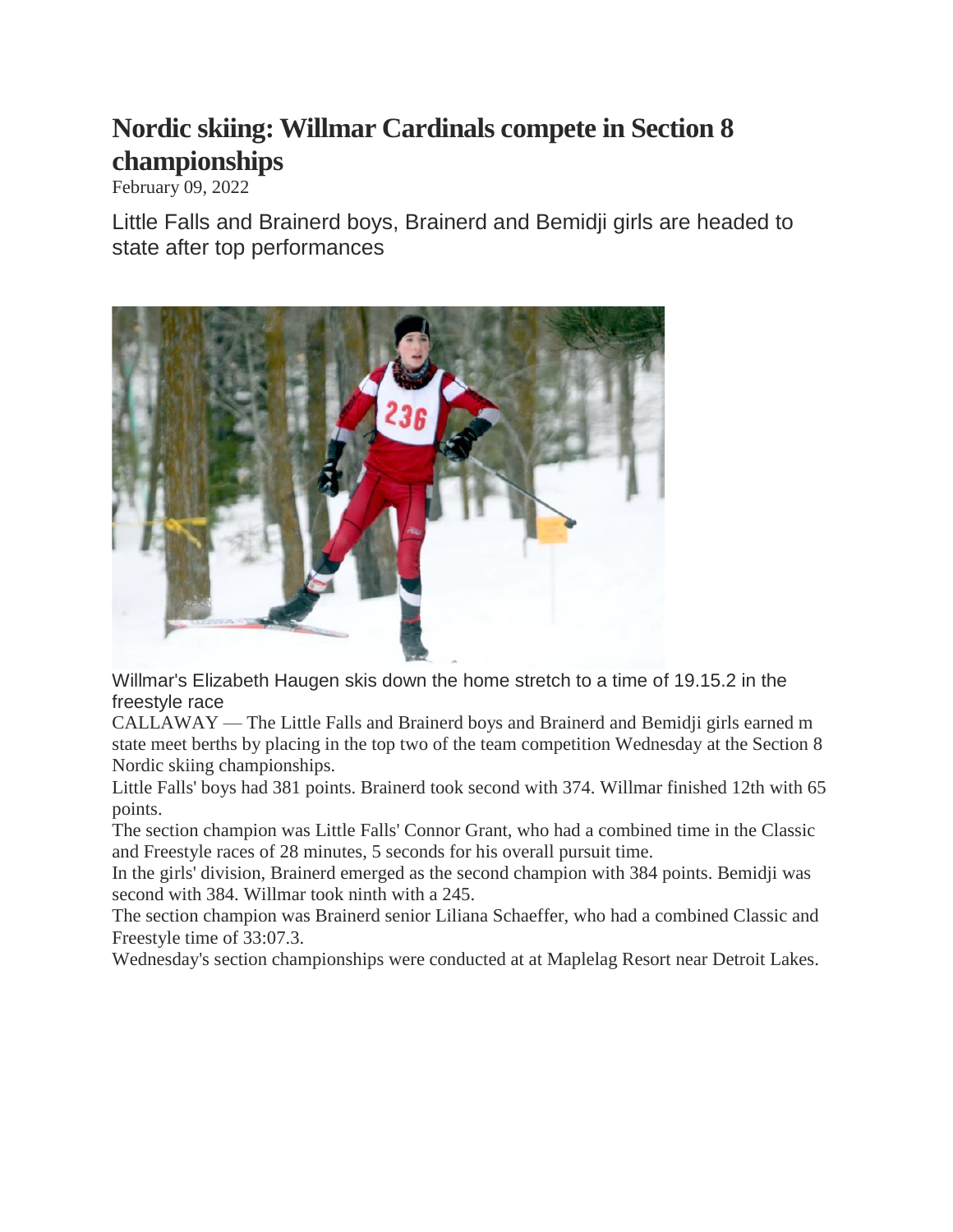

Willmar's Timothy Halverson skis the freestyle race in 19:09.5

Willmar's top boys' finisher was Timothy Halvorson. The ninth-grader finished 46th in 42:26.1. Sophomore Brandon Zepeda finished 51st in 1:05:19.8.

Willmar's top girls' finisher was ninth-grader Elizabeth Haugen, who had a pursuit time of 41:27.9. The Cardinals' Melinda Twedt, a sophomore, finished 50th with a 1:03.12.7. Willmar also had a girls' relay team of Adeline Engan and Juliette Haugen that took 11th place in

26:09.6.



Willmar's Emmie Larson finishes the freestyle race in 22:27.9